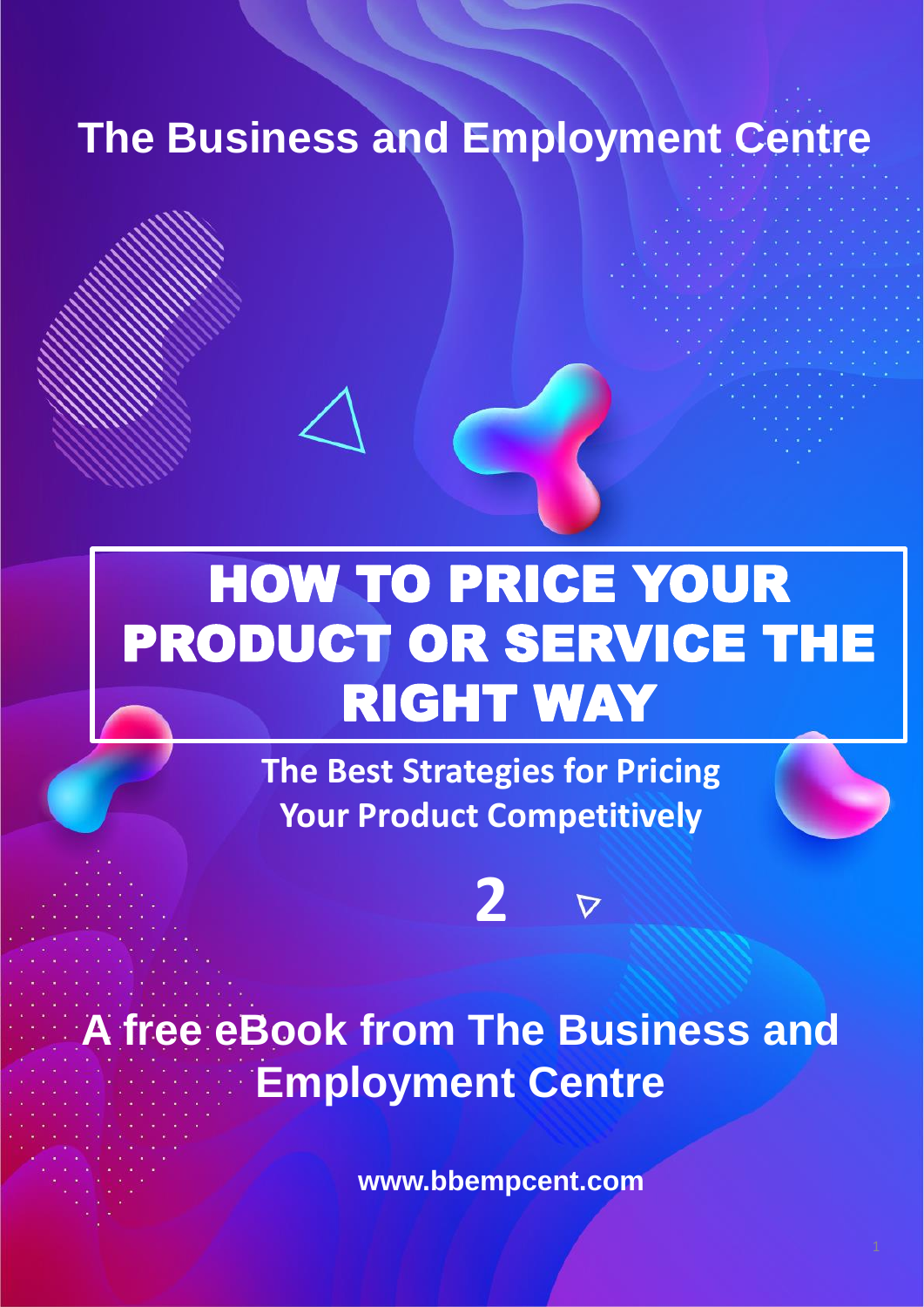# TABLE OF CONTENTS

**How to Achieve "Winning Price"**

**Pricing According to the Type of Product**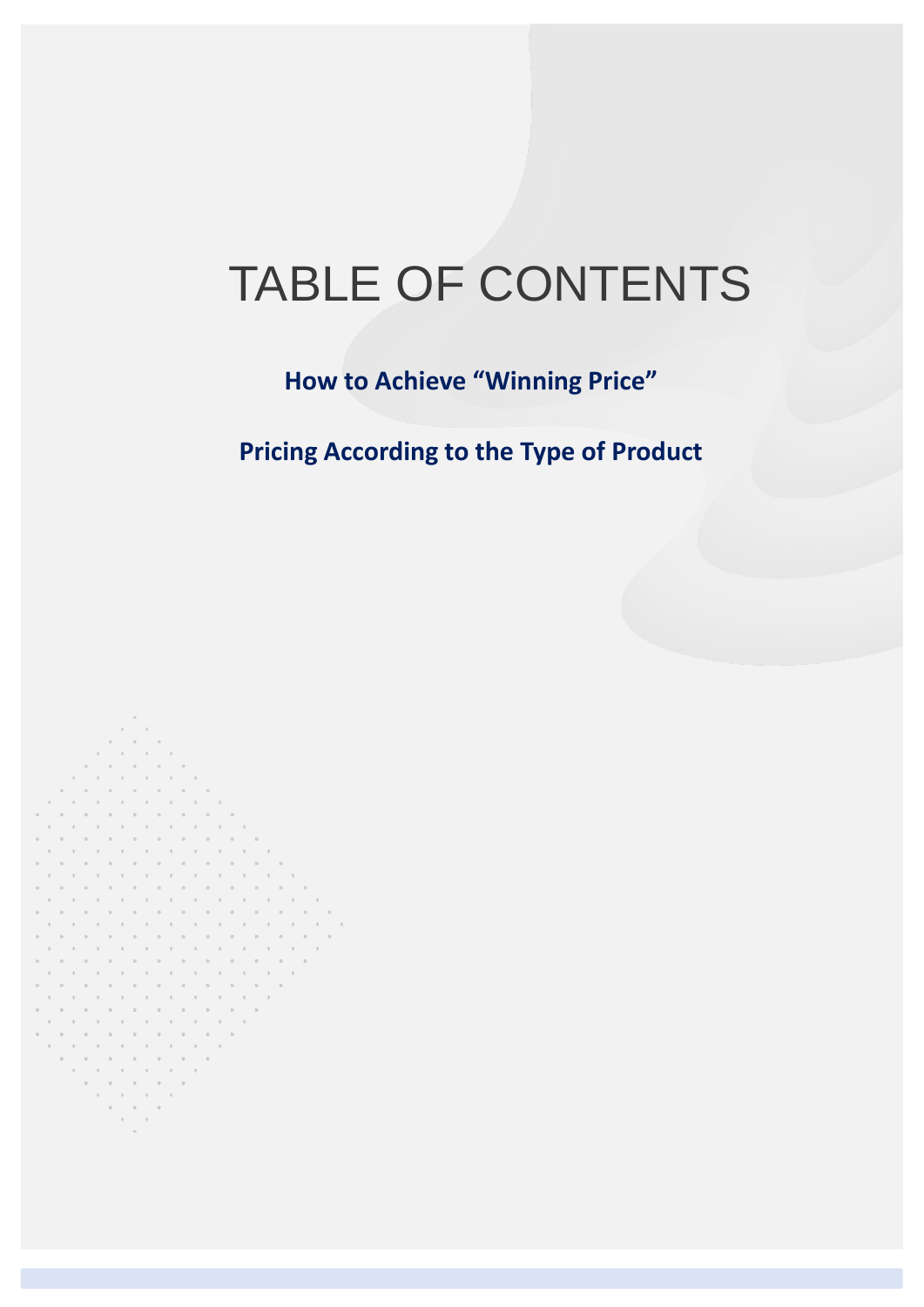### How to Achieve "Winning Price"

HOW TO PRICE YOUR PRODUCT OR SERVICE THE RIGHT WAY

Setting a price for your product or services, especially when you are trying to sell on the Internet, can be the most crucial business decision. Setting a price is not as simple as it might sound. If you are looking to make profit your price should be more than your cost but it has to be lower than the 'price the market can bear', i.e. the price your customers expect to pay for your service. You have to keep these things in mind when pricing your products.

There are elaborate pricing plans that you should understand and be able to work with. What pricing plan you want to work with would depend on your business model.

Like the 'Pricing to Penetrate' plan. This plan would work for you if your aim is to penetrate the target market, quickly. To achieve this objective you will have to price your product low

But it's important to decide how low you can go without hitting the bottom. You need to figure out the lowest you can go without running into debts and heavy losses. You should not have reservations about incurring initial losses if you will get long term customers in return.

But how do you determine the lifetime value of any customer?

Lock in your regular customers and make sure you take measures to make them stick to your particular brand. Penetration pricing is useful if you are going to make a long lasting impression. It can also be useful in circumstances where a lot of new players are jumping into the market.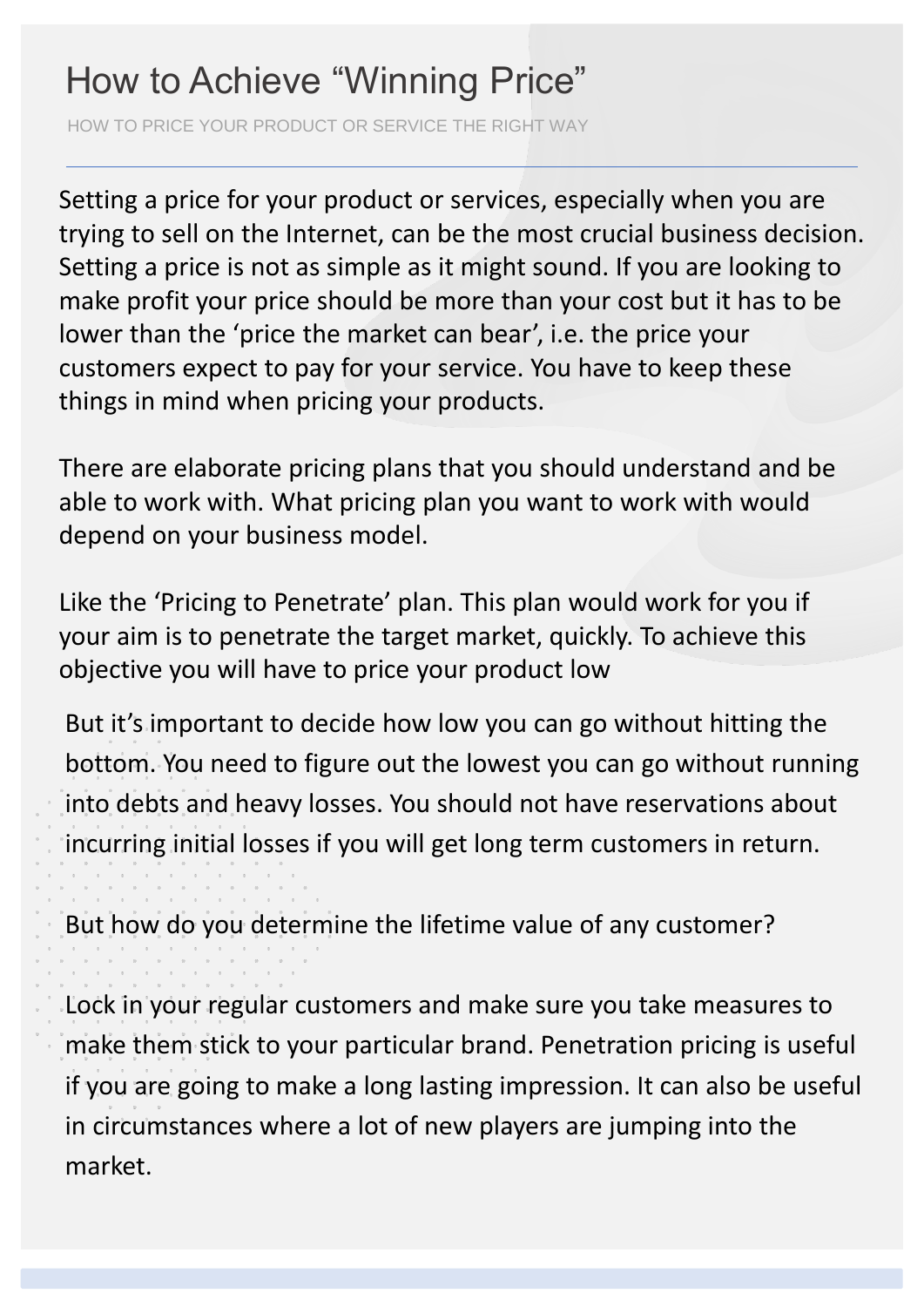#### How to Achieve "Winning Price"

HOW TO PRICE YOUR PRODUCT OR SERVICE THE RIGHT WAY

Your product should be the ultimate 'sticky product' which the customer can let go of. Online brokers for example, are so much more convenient that once hooked people don't even think about alternatives.

Another way to ensure that the customer returns is to manufacture an exceptional product. When selling books online for example, a great book with a good price would ensure your instant popularity.

Amazon.com for example is the leading player among online book stores because of their heavily subsidized rates. Even though this business tactic might have cost them many a thousand dollars but they have managed to create a solid customer base which they can now bank upon.

Another viable example in real life is how companies that manufacture razors hit upon the idea that it would be much more profitable to resell razor blades than handles, and the rest as they say is history.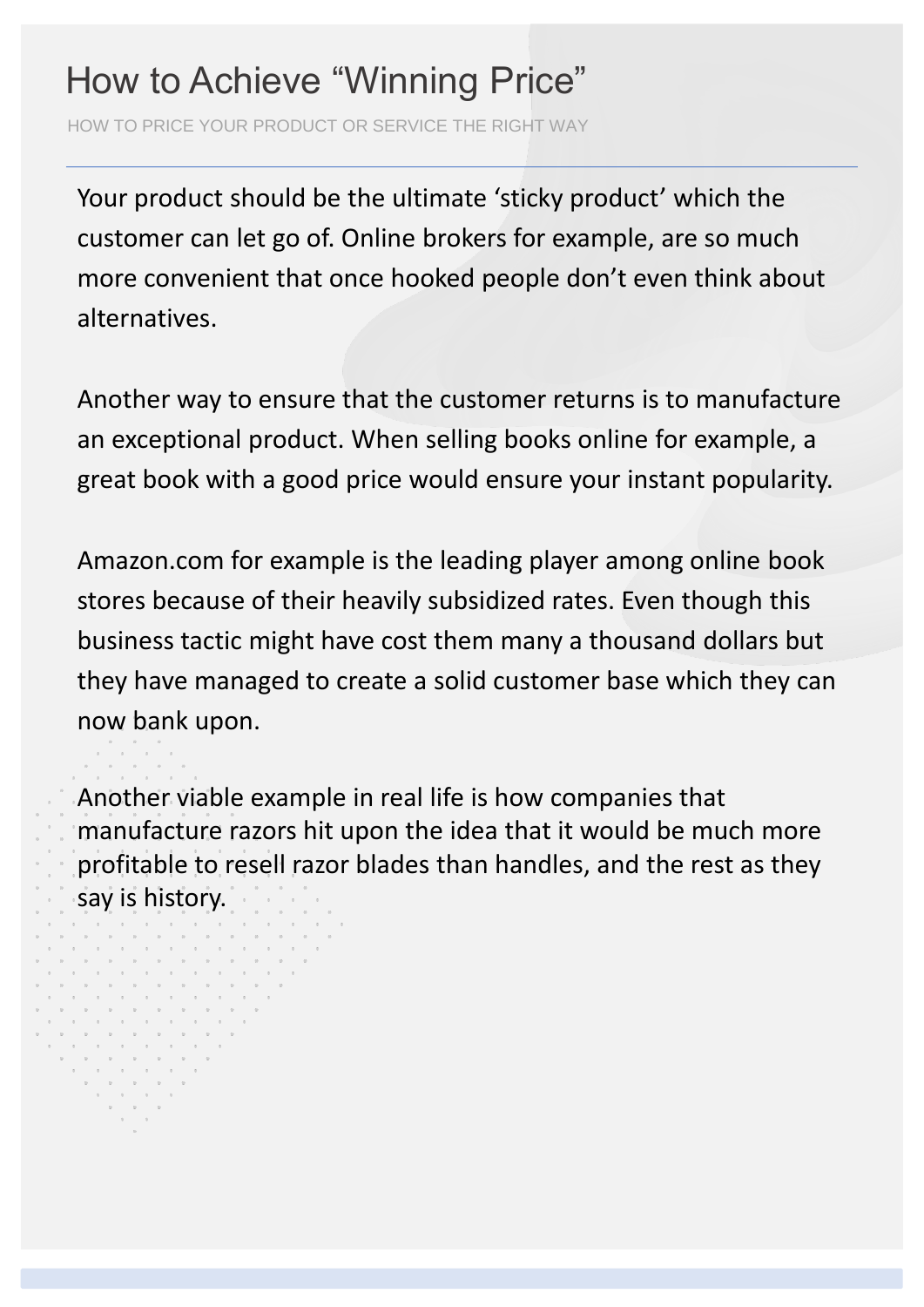## Pricing According to the Type of Product

HOW TO PRICE YOUR PRODUCT OR SERVICE THE RIGHT WAY

Finding the right price for your product is the key to success, in both the long and the short term. The right price for your product would lie somewhere between the cost and the price a customer is ready to pay for your services. The cost would include the expenses on the raw materials and other fixed and variable expenses incurred in the manufacturing.

So much so, that it can also make your profits twice or thrice the present amount. Your products will technically fall into one of the two categories:

#### *Commodity Products*

There is a great amount of competition in this field, because the products of the different players in the field are the same it's only the price that they are competing on. You need to be razor sharp and constantly on your toes. How proficient and efficient you are the only things that would make you stand out. A little lax will mess things up again.

#### *Propriety Products*

These are authentic products. Genuine and special in their own standing. You compete with the other players in the market on the strength on the special strengths of your services. If you are good enough and in demand you can set a price that you ensure the best profit for you.